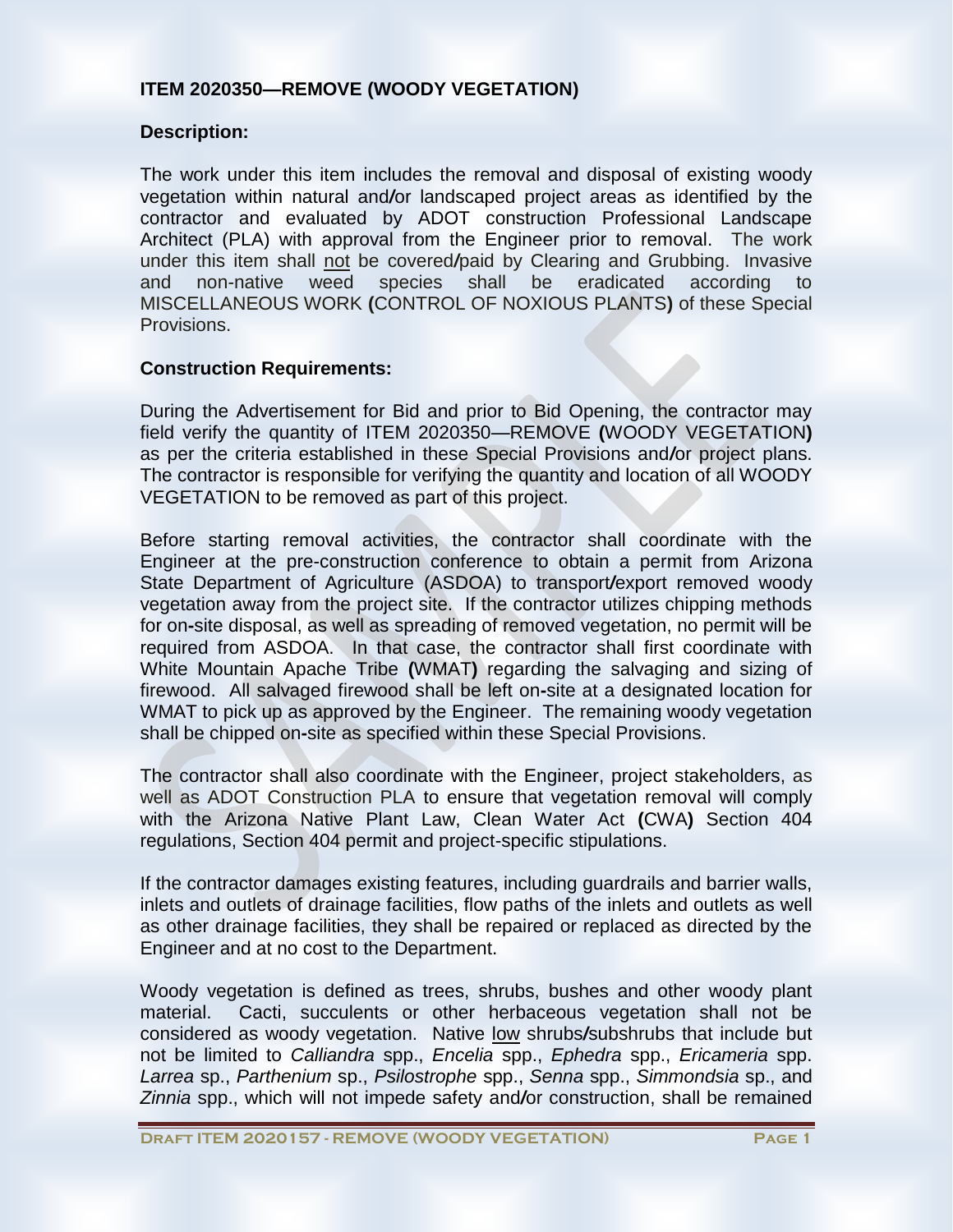on site. Woody vegetation that is deemed as a sight obstruction within the sight distance area shall be removed permanently as evaluated by ADOT PLA with approval from the Engineer.

In addition to what is shown in the plans and*/*or estimates, the contractor shall also coordinate with the Engineer to identify and tag the woody vegetation to be removed prior to construction. No work shall begin until the woody vegetation has been identified and tagged and that the removal techniques have been approved by the Engineer. All work shall occur within the traffic clear zone*/*recovery areas as defined in the ADOT Roadway Design Guidelines, Section 303**.**2 - *Roadside Recovery Area***.** Identified woody vegetation within the sight triangle at roads*/*streets intersection shall be subject to removal. In areas where guardrails are present, identified woody vegetation (trees, shrubs, and bushes) behind new guardrails and new end sections shall be cleared a distance of twenty (20) feet, measured horizontally from the back of the guardrail post. Identified woody vegetation within twenty (20) feet of new barrierwalls measured horizontally from the back of barrierwalls, shall also be subject to removal. Woody vegetation to be removed beyond both traffic clear zone*/*recovery areas and twenty (20) feet outside of guardrails*/*barrierwalls shall be evaluated by ADOT construction PLA with approval from the Engineer.

Woody vegetation in highly erosive slopes or washes (Waters of the U**.** S**.**) shall be removed as close to natural ground as practical with minimal disturbance to the surrounding ground surface as directed by the Engineer. The contractor shall not disturb or remove vegetation outside the construction limits without written approval of the Engineer.

The contractor shall remove all woody vegetation within traffic clear zone*/*recovery areas, or as otherwise directed by the Engineer. The woody vegetation to be removed shall also include but not be limited to the approximate SR**—**XX project locations shown on the plan sheets and*/*or as listed below:

- *1.* MP 314**.**61**—**XXXXXXXXXXXXXXXXXX
- *2.* MP 314**.**64**—** XXXXXXXXXXXXXXXXXX
- *3.* MP 314**.**85**—** XXXXXXXXXXXXXXXXXX
- *4.* MP 316**.**80**—** XXXXXXXXXXXXXXXXXX
- *5.* MP 316**.**88**—** XXXXXXXXXXXXXXXXXX
- *6.* MP 322**.**6**—** XXXXXXXXXXXXXXXXXX

The contractor shall remove the identified woody vegetation to finished grade level without uprooting it (flush cutting). In order to stop stump regrowth, the applicable remaining stumps shall be promptly treated with suitable herbicide so the identified woody vegetation will not sprout new growth from the stumps. Herbicide stump treatment shall NOT be conducted to plant species such as common evergreen coniferous shrubs and trees, which will unlikely generate stump regrowth. Stump treatment process shall be also evaluated by ADOT construction PLA with approval from the Engineer.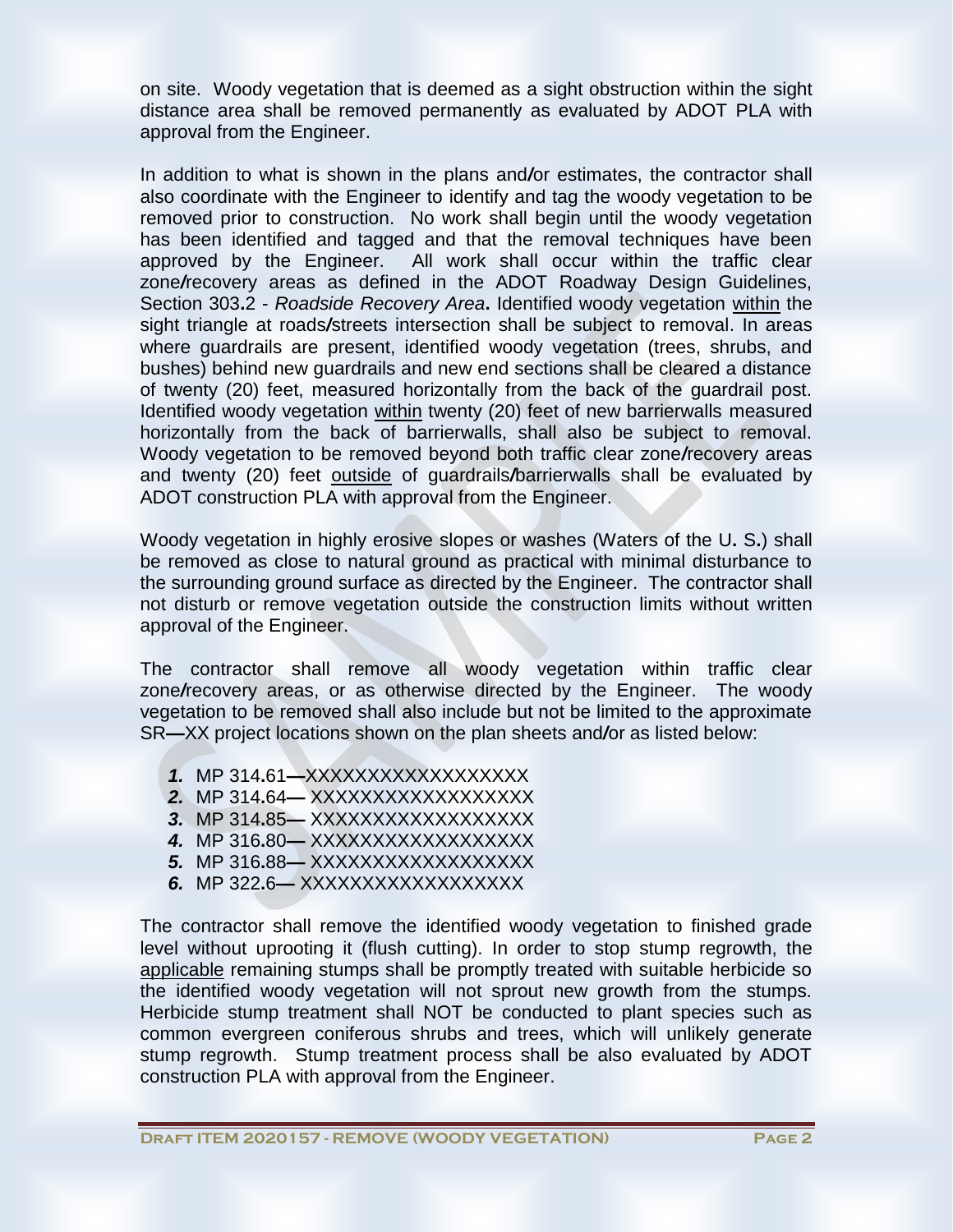The contractor shall properly dispose of all materials and debris generated from removal activities. The contractor may use chipping methods to spread out removed woody plant materials on-site if approved by the Engineer. Chipped wood material shall be spread on the surface of the disturbed soil area or designated project area with a thickness of no more than one inch **(≤** 1**")**.

The contractor shall avoid damaging vegetation that is to remain in place. If limbs or branches of vegetation that are intended to remain are broken or damaged during removal, the contractor shall first ensure that the plant will survive and then trim the damaged limbs or branches with clean, straight cuts. If a plant not intended for removal has been damaged and not expected to survive, the contractor shall replace the damaged plant as directed by the Engineer and at no cost to the Department.

The contractor shall keep the roadway pavement and shoulders clear at all times. Debris from removal activities shall be removed from the site immediately. If debris cannot be removed immediately, it shall be kept a minimum of 30 feet from the edge of pavement and removed at the end of each work day.

All disturbed areas shall be stabilized in accordance with the CWA Final Stabilization criteria, unless otherwise directed by the Engineer. Understory*/*underbrush area beneath the removed canopy shall also be hydraulically seeded without tillage and according to the SEEDING (CLASS **II**) of these Special Provisions.

Responsible herbicide applicator shall be licensed under the appropriate category as required by the State Law.

# **Method of Measurement:**

REMOVE (WOODY VEGETATION) will be measured by the acre, to the nearest one acre of ground surface with all woody vegetation elements removed, chipped or disposed as specified herein. This item will be measured only in areas identified for removal of woody vegetation.

# **Basis of Payment:**

During pre-construction meeting, the contractor in conjunction with Engineer shall verify and be in agreement with the quantity*/*acreage of woody vegetation to be removed as evaluated by ADOT Construction PLA. The quantity and location shall also be in compliance with environmental requirements.

REMOVE (WOODY VEGETATION), measured as provided above, will be paid for at the contract per acre unit price, which is for the complete removal, disposal as well as full compensation for the work described and specified herein, including herbicide treatment of the remaining stumps. If there are other areas that are designated for clearing and grubbing, this work will be paid under a separate item.